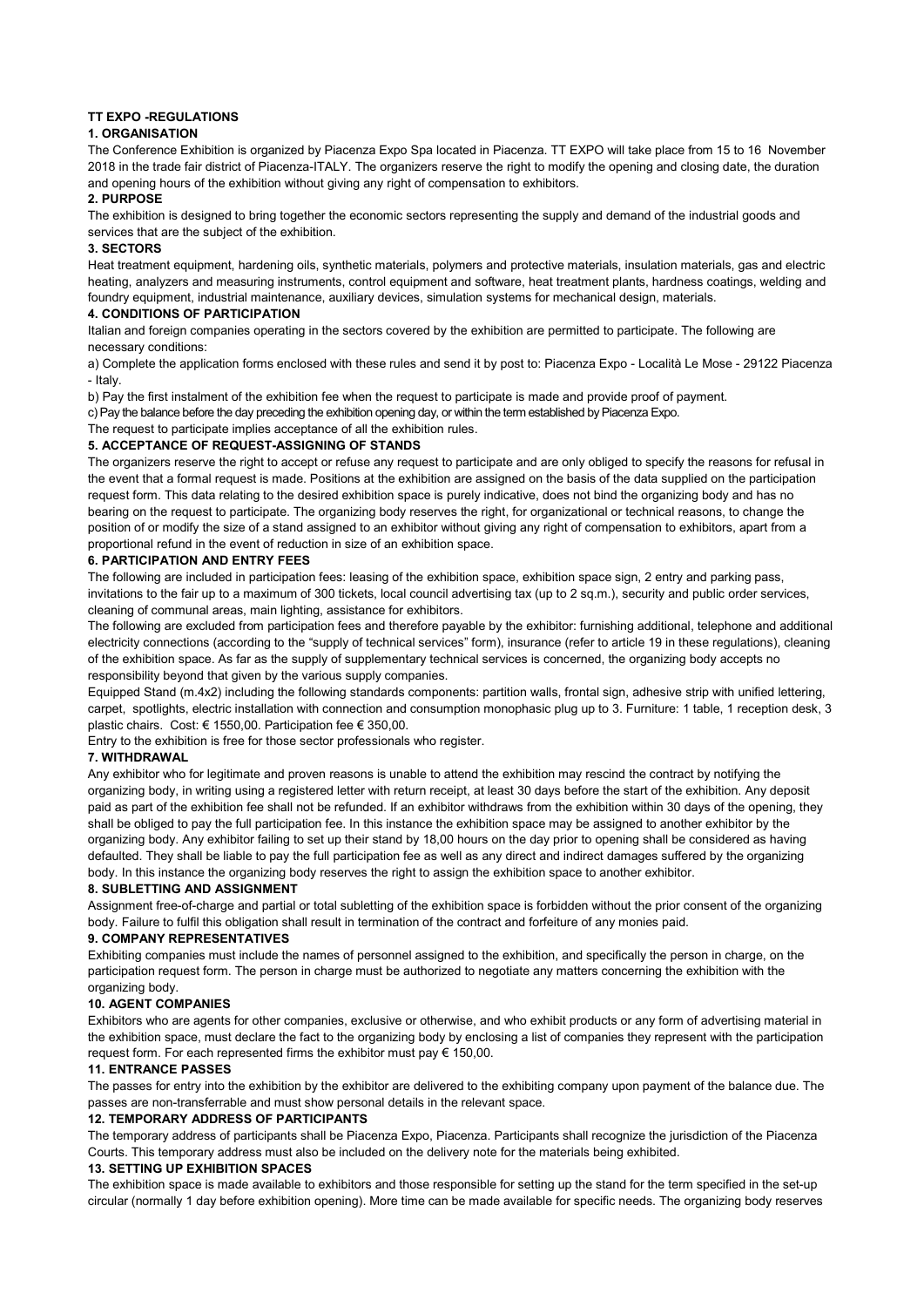the right to authorize individual companies to set up special separate halls. All materials must be exhibited by 18.00 hours on the day prior to opening. The means used to transport the material may only remain within the confines of the trade fair area for the purposes of unloading. In any event all transport means must be removed from the confines of the exhibition area at the end of the term set aside for setting up exhibition spaces.

### 14. PERMISSION

Any Exhibitor and/or Fitter in order to enter in the exhibition hall and start-up operations must possess and show at the security staff this "Entrance Pass". The document will be sent by Piacenza Expo after payment of the invoice for the balance of the exhibition.

# 15. OPENING HOURS FOR EXHIBITORS

Exhibitors shall be given access to stands 1 hour before the exhibition is open to the public. Access shall only be given to personnel in possession of an entrance pass. It is forbidden for exhibitors and their employees to remain inside the exhibition after closing.

## 16. EXHIBITION CLOSING - REGULATIONS FOR DISMANTLING STANDS

-Exhibited material may not be removed from the exhibition area before closing and without prior authorization from the organizing body. -All items must be removed from exhibition spaces, including private halls, within the term specified in the dismantling circular. Once this term has expired any remaining material may be removed by the organizing body at the expense of the exhibitor.

-Exhibitors are obliged to leave the exhibition space in the condition in which it was given to them. Any work done by the organizing body to repair damage to exhibition spaces shall be charged to the exhibitor. Exhibitors are requested to show a regulation "Exit Pass" to security personnel for all materials or products removed from the exhibition area during stand dismantling. The "Exit Pass" shall be considered valid only if completed correctly and approved by the General Secretary of the organizing body. The approval document shall only be attached to the "Exit Pass" if the exhibitor has no outstanding fees due to the organizing body.

### 17. RETENTION OF GOODS

The organizing body, without accepting responsibility for any consequences, reserves the right to refuse exit of any exhibited goods, in the event of contractual non-fulfilment on the part of the exhibitor. The organizing body shall not be responsible for damage to exhibition materials in the event that this article is applied.

### 18. SURVEILLANCE

The organizing body shall provide a 24 hour surveillance service in the trade fair district for the duration of the exhibition, as well as those days set aside for fitting and dismantling stands. However no responsibility shall be accepted for any damage or thefts arising. Each exhibitor, or their personnel, shall be responsible for monitoring their own stand during exhibition opening hours. The exhibitor is directly responsible for the behavior of their personnel. The organizing body shall not be held responsible for any criminal or civil proceedings arising. Fire prevention services shall be

provided by the Italian National Fire Brigade for the duration of the exhibition. Exhibitors must follow any indications or requests made by Technical Office of Piacenza Expo.

### 19. INSURANCE OBLIGATIONS

Exhibitors must take out insurance policy to cover all risks relating to:

a) stand and exhibited items (theft, fires, water damage, flooding, explosion, lightning or any other natural and fraudulent event), without possibility of recourse towards Piacenza Expo;

b) third-party liability for damages caused to their staff, third persons or Piacenza Expo and its personnel.

Piacenza Expo shall not be held responsible for damages caused to people or things; as a result, exhibitors not fulfilling the aforementioned obligations shall absolve Piacenza Expo and any third party

involved with the exhibition from all liability and waives as from now the right to any compensation and/or claim against the Organizer and any third party for any damage incurred inside and near the Exhibition Centre. Exhibitors are required to inform Piacenza Expo about the details of their insurance policies. Piacenza Expo will provide a general night & day surveillance service within the exhibition area; the Organizer has, however, no responsibility for the damages indicated in the points a) and b) and for the damages caused by natural events. During show closing time exhibitors and their personnel can't stay in the stands, except in case of Piacenza Expo special license.

## 20. ADVERTISING AND PUBLICITY

The Official website of the exhibition is www.ttexpo.it . All exhibiting companies shall be listed in the catalogue on line. Further company information can be included in the catalogue and other forms of advertising can be produced on request and on payment of the relevant fees. Exhibitors may undertake other advertising activity within the area of their stand as long as it does not take the form of direct comparison with advertising produced by other exhibitors, and does not disturb third parties. All advertising on the stand must be approved beforehand by the organizing body.

Advertising taxes - in accordance with Law 639 dated 28 October 1972 - shall be paid by the organizing body within the relevant term. All advertising rights inside the exhibition, excluding that on individual stands, are owned by the organizing body. These rights can be purchased at the price set by the organizing body.

These purchase agreements can be modified or annulled without the company having right to compensation, except for the partial or total reimbursement of any payments made. Any other forms of advertising, both inside and outside the stand, are subject to advance payment of the set fee and prior approval on the part of the organizing body or their representative. Advertising may be moved for technical or other reasons without the exhibitor having the right to compensation. Advertising at the exhibition is regulated by special rules, that is to say the regulations specified herein.

Video and sound recordings used on the stand must be declared to the Piacenza SIAE (Italian Copyright Authority) at Via Romagnosi 33, Tel:+39 0523321327) 30 days before the opening of the exhibition so that the relevant fees can be paid in the event that the copyrights to these video and sound recordings belong to SIAE registered authors.

The use of video and sound equipment is permitted as long as no disturbance is caused to other exhibitors or the public. At its sole discretion the organizing body may request that the use of such equipment be stopped.

### 21. INDUSTRIAL PROTECTION

Only photographers authorized by the organizing body may take photographs within the confines of the exhibition. Stands, equipment and exhibited products may only be photographed, filmed, drawn or reproduced with the permission of the exhibiting firm. The organizing body reserves the right to photograph or reproduce an overall view of the exhibition.